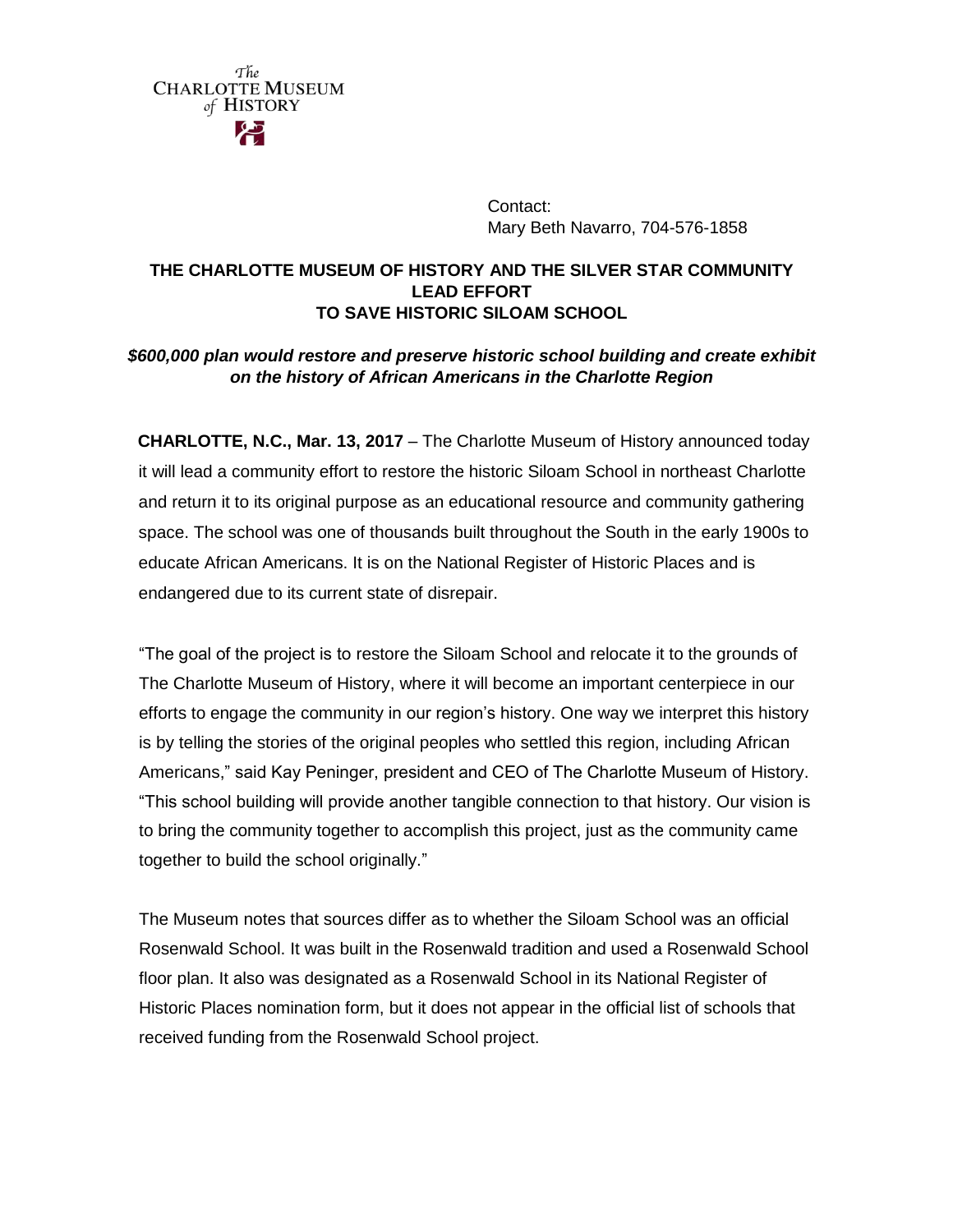"We cannot say for certain that the Siloam School was an official Rosenwald School, though some sources suggest it was," Peninger said. "What we can say is that it was built by the community in the Rosenwald School tradition, and it had a profound impact on the lives of many African American children throughout the South during the Jim Crow era. It should be preserved and honored as such."

The plan to save the school calls for the restored building to house a permanent exhibit on the history of African Americans in the Charlotte-Mecklenburg region, placing that history in a national context. The building also will become part of the Museum's regular tours and will serve as a community resource.

"Silver Star Community Inc. is proud to be partnering with The Charlotte Museum of History on efforts to restore the Siloam School," said Shayvonne Dudley of Silver Star Community. "Our mission is to provide social and cultural opportunities for the community. This project will help us achieve that mission, together with our efforts to preserve the Star St. Matthews Lodge No. 566 in Matthews and the Newell Rosenwald School in Newell, N.C."

The Siloam School project will cost an estimated \$600,000 to complete. The project budget includes moving the building, preparing the new site, restoring the building and up fitting the school with electricity, HVAC and safety systems. The cost also includes creation of a fund to pay for annual operations and maintenance of the building, ensuring its preservation into the future. Development of the history exhibit is included in the cost. A historical marker will be placed at the school's original location.

The school sits on its original site on Mallard Highlands Drive, near the campus of UNC-Charlotte and on the back side of what is now an apartment complex. The apartments, as well as the old school, are owned by Tribute Companies. The company asked the Charlotte-Mecklenburg Historic Landmarks Commission to help find someone to take the building so it could be preserved. The Landmarks Commission asked the Museum to spearhead the project.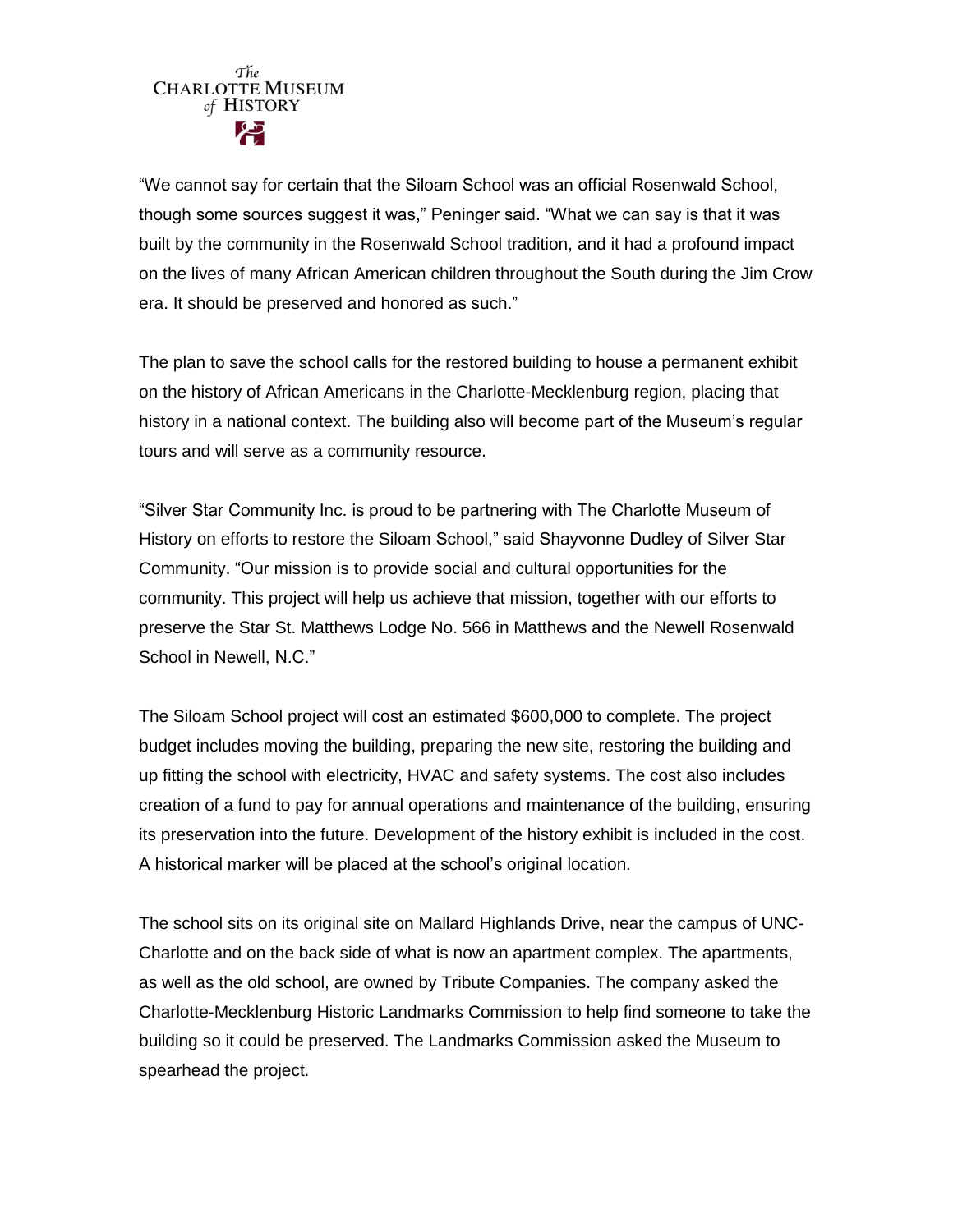"This history is too important to be lost," said Mark Maynard Sr., president & CEO of Tribute Companies. "The school needs to be in the hands of preservation experts who can protect it from future development pressure and restore it for use as a community and educational resource. We are glad that the Landmarks Commission found that preservation partner in The Charlotte Museum of History."

The effort to save the school is a partnership of The Charlotte Museum of History, Tribute Companies, the Historic Landmarks Commission, Aldersgate Retirement Community and the Silver Star Community Group, which works to save Rosenwald Schools. The effort also is supported by Charlotte City Council member Greg Phipps, who represents District 4, where the Siloam School is located.

"Community involvement will be a key part of this project. We plan for a portion of the permanent exhibit to be community-curated. It will include stories and memories from Rosenwald School students and their families," Peninger said. "It's important that we have community input into how we interpret and share these stories."

### **How to Support the Save Siloam School Effort**

People can support the Save Siloam School project by making a tax deductible donation or attending a special kick-off event at the Museum.

## **Save Siloam School Event on Saturday, Mar. 25**

The Museum and Silver Star Community will host a special event at 5 p.m. on Saturday, Mar. 25, at the Museum's campus at 3500 Shamrock Dr. All proceeds will benefit the restoration and preservation of the Siloam School. The event will feature journalist Stephanie Deutsch, author of "You Need a Schoolhouse: Booker T. Washington, Julius Rosenwald and the Building of Schools for the Segregated South," speaking about the Rosenwald School movement. It will honor Dr. Ronald L. Carter, president of Johnson C. Smith University (JCSU), for his lifelong contributions to education in Charlotte's African American community. The event also will honor the legacies of the late Dr. George E. and Marie G. Davis. Dr. Davis was the first black professor at JCSU (then known as Biddle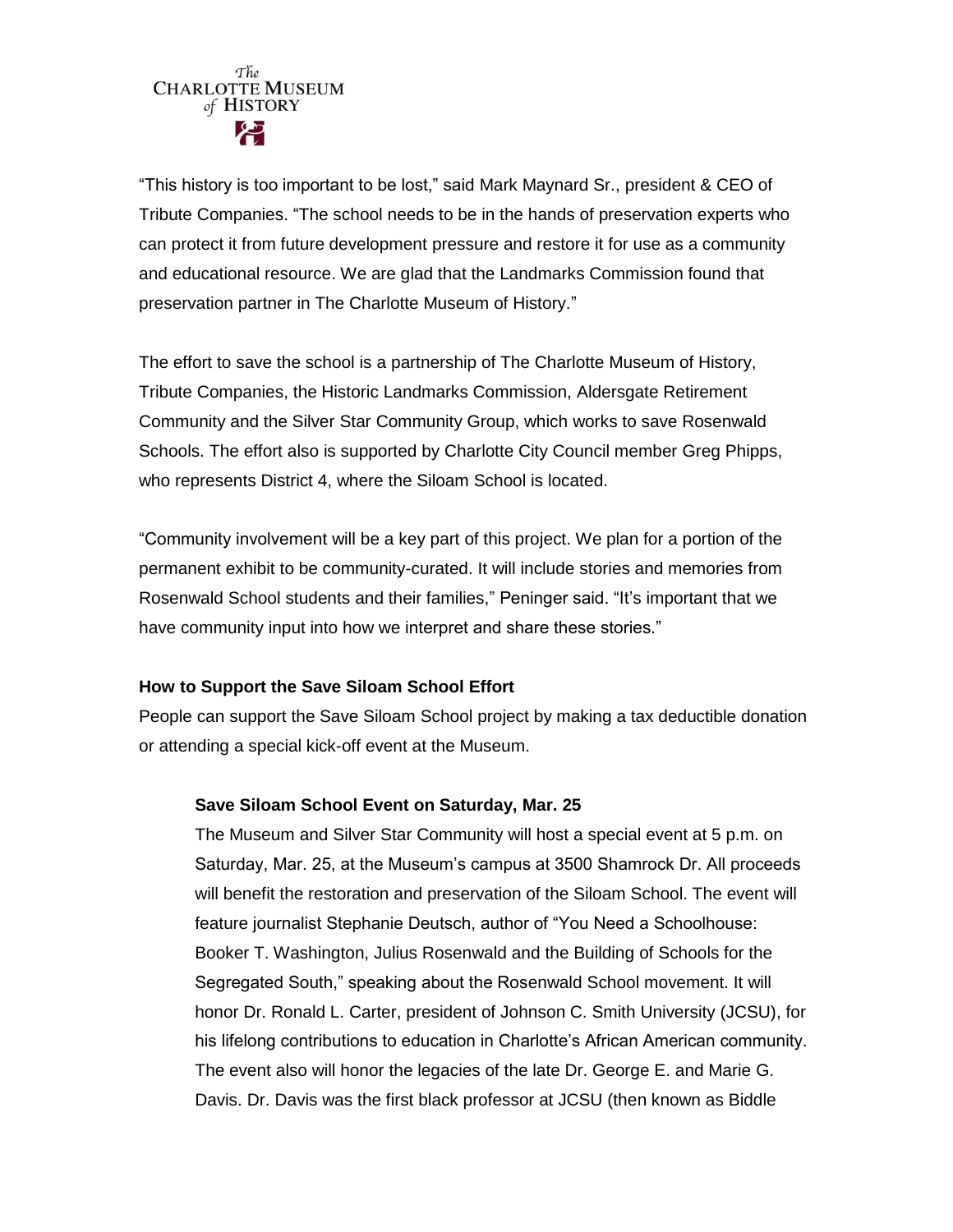Institute) and later dean of the faculty. He became North Carolina's agent for the Rosenwald Fund, financed by Sears Roebuck president Julius Rosenwald, to build schools for African Americans. Marie G. Davis was a prominent Charlotte public school principal and teacher who is remembered in the naming of Charlotte's Marie G. Davis Elementary. Tickets are \$25 each and may be purchased at [charlottemuseum.org under the Events tab.](http://charlottemuseum.org/tc-events/)

### **Make a Donation**

You can make a tax deductible donation to the Save Siloam School project by sending a check to The Charlotte Museum of History at 3500 Shamrock Drive, Charlotte, NC, 28215. Write Save Siloam School in the memo line. Call [704-568-](tel:%28704%29%20568-1774) [1774](tel:%28704%29%20568-1774) or email [info@charlottemuseum.org](mailto:info@charlottemuseum.org) for more information.

## **History of Rosenwald Schools in Charlotte and North Carolina**

"Mecklenburg County had more Rosenwald Schools than any other county in the nation. Today, few Rosenwald School buildings survive here or elsewhere," the Museum's Peninger said. "The Siloam School is a tangible connection to a very important moment in the history of our nation and of the African American community. These schools provided educational opportunity that was routinely denied to black children in the South, and their creation represents a rare instance of interracial cooperation during the Jim Crow era."

The Rosenwald Schools were the result of a philanthropic partnership between Booker T. Washington; Julius Rosenwald, who was CEO of Sears, Roebuck and Co.; the state and hundreds of local communities. The idea was conceived by Washington and funded by Rosenwald, who offered matching funds to communities that wanted to build schools for black students. The partnership produced more than 5,000 schools in the South in the early 1900s.

In North Carolina, George E. Davis was the Rosenwald agent. His efforts led to 813 Rosenwald schools being built in North Carolina – more than in any other state. Twenty-